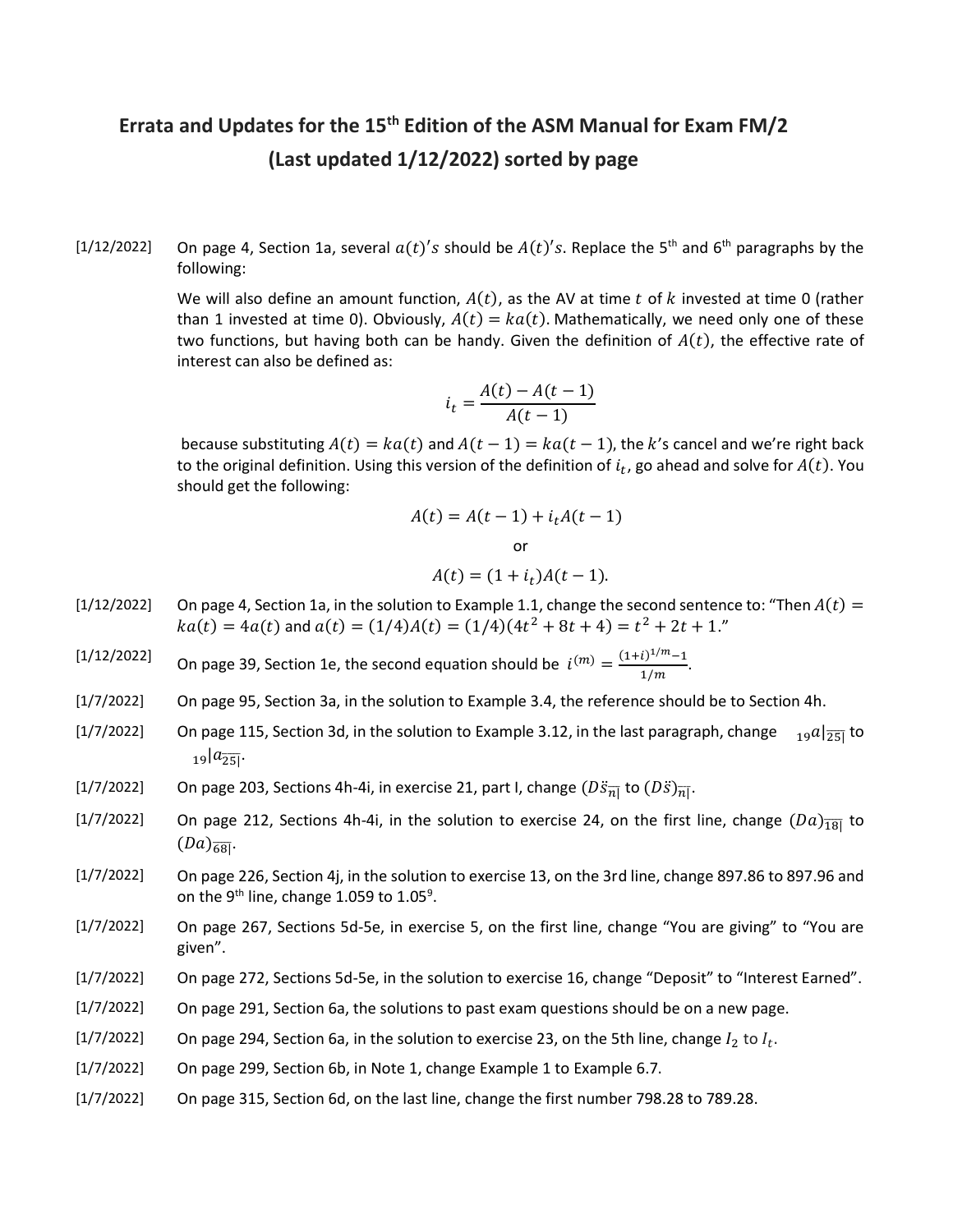- [1/7/2022] On page 322, Section 6d, in the solution to exercise 3, on the first line, change "Same as #9" to "Same as #5" and on the line before the last, change  $\ddot{s}_{\overline{3}|}r$  to  $\ddot{s}_{\overline{3}|j}$ .
- [1/7/2022] On page 339, Section 7b, in the Makeham calculation of Bond #1, on the third line, change  $g = \frac{Fr}{c}$  $\boldsymbol{c}$ to  $g = \frac{Fr}{c}$  $\frac{7}{c}$ .
- [1/7/2022] On page 345, Section 7b, in exercise 23, on the second line, a period after 372.05 is missing.
- [1/7/2022] On pages 365-367, Section 7d "price between coupon payment dates" is no longer on the syllabus. On page 366, Section 7d, last paragraph, third line, change "priced" to "price".

On page 370, Section 7d, part 1 deleted

On pages 371-372, Section 7d, exercises 3, 5, 6, 8, 10, and 11 are no longer on the syllabus.

- [1/7/2022] On page 379, Section 7f, in the solution to exercise 6, on the 3rd line, change  $q = .0234$  to  $q =$ .02315.
- $[1/7/2022]$  On page 403, Section 9g, in Example 9.25 part (A), change "that" to "than".
- [1/7/2022] On page 417, Section 10a, in Example 10.4, change the reference from example 3 to Example 10.3.
- [1/7/2022] On page 426, Sections 10a-10f, in Example 10.13, change the reference to Example 10.7.
- [1/7/2022] On page 428, Sections 10a-10f, exercise 9 (The method of equated time) is no longer on the syllabus.
- [1/12/2022] On page 441, Section 10h, in the solution to Example 10.21, on the last line, change the equation to  $\sum t^2 v^t A_t > \sum t^2 v^t L_t.$
- [1/12/2022] On page 462, Section 11a, in the solution to Example 11.10, on the first line, the reference is to Example 11.9.
- [1/7/2022] On page 467, Section 11a, in the solution to exercise 6, change the last fraction 50/125 to 150/125.
- [1/12/2022] On page 481, Section 11b, the table at the top of the page should be under the first line of exercise 9.
- [1/7/2022] On page 497, Practice Exam 1, in exercise 33, on the first line, change FMOC to FOMC.
- [1/7/2022] On page 520, Practice Exam 3, replace exercise 28 with the exercise below because the price between coupon payment dates is no longer on the syllabus. The replacement question is:

Question #28: An investor would like to purchase a 15,000 bond but he only has 11,000. To do so, the investor takes out a 5-year loan of 4,000 from a bank and will make interest-only payments at the end of each quarter at a nominal annual interest rate of 6% convertible quarterly. The investor immediately pays 15,000 and buys a 5-year bond with a par value of 15,000 and 8% coupons paid quarterly.

As the investor receives each coupon payment, he immediately makes the interest payment on the loan and reinvests the money left in an account earning an annual effective interest rate of  $i$ .

Calculate  $i$  if the investor realized an annual effective yield rate of 8.7% on his 11,000 investment over the 5-year period.

(A) 5.18% (B) 5.72% (C) 6.35% (D) 6.91% (E) 7.22%

Solution: At the end of each quarter, the investor receives coupon payments of 15,000(.08/4) = 300 and makes an interest payment of  $4,000(.06/4) = 60$  on the loan. His net income is 240 at the end